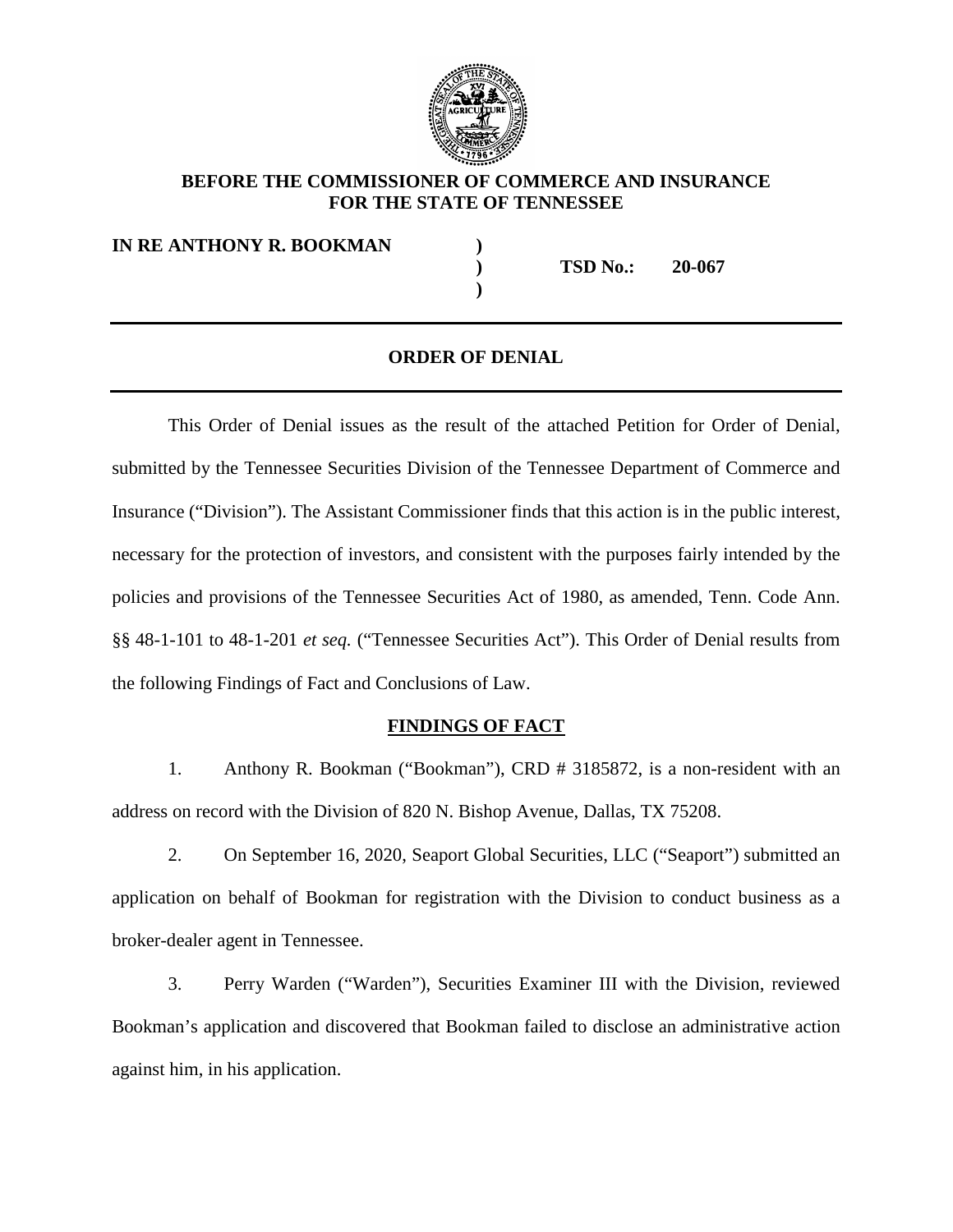4. On or about September 3, 2008, the State of Colorado Securities Commissioner entered a Final Cease and Desist Order ("Order") against Bookman, ordering Bookman to immediately cease and desist from offering or selling securities in or from Colorado, and from otherwise violating the Colorado Securities Act.

5. The Order concluded that Bookman offered and sold unregistered securities; acted as an unlicensed broker-dealer or sales representative; and offered and sold securities in a fraudulent manner, in violation of the Colorado Securities Act.

6. On September 22, 2020, Warden issued a letter to Seaport asking why Bookman did not disclose the Order.

7. Instead of responding to the letter, Bookman attempted to withdraw his application on November 23, 2020.

8. Bookman's application for registration was deemed complete on November 24, 2020.

#### **CONCLUSIONS OF LAW**

9. The Tennessee Securities Act places the responsibility for its administration with the Commissioner of the Department of Commerce and Insurance ("Commissioner"). The Division is the lawful agent through which the Commissioner discharges this responsibility pursuant to Tenn. Code Ann. § 48-1-115.

10. Tenn. Code Ann. § 48-1-115 and Tenn. Comp. R. & Regs. 0780-04-01-.04(1)(b)4. expressly empower the Assistant Commissioner to issue orders of effective registration, orders of denial, and other orders not involving any sanctions.

11. Tenn. Code Ann. § 48-1-112(a)(1), (a)(2)(A), (a)(2)(B), and (a)(2)(G) provides that the Commissioner may by order deny registration upon finding that the order is in the public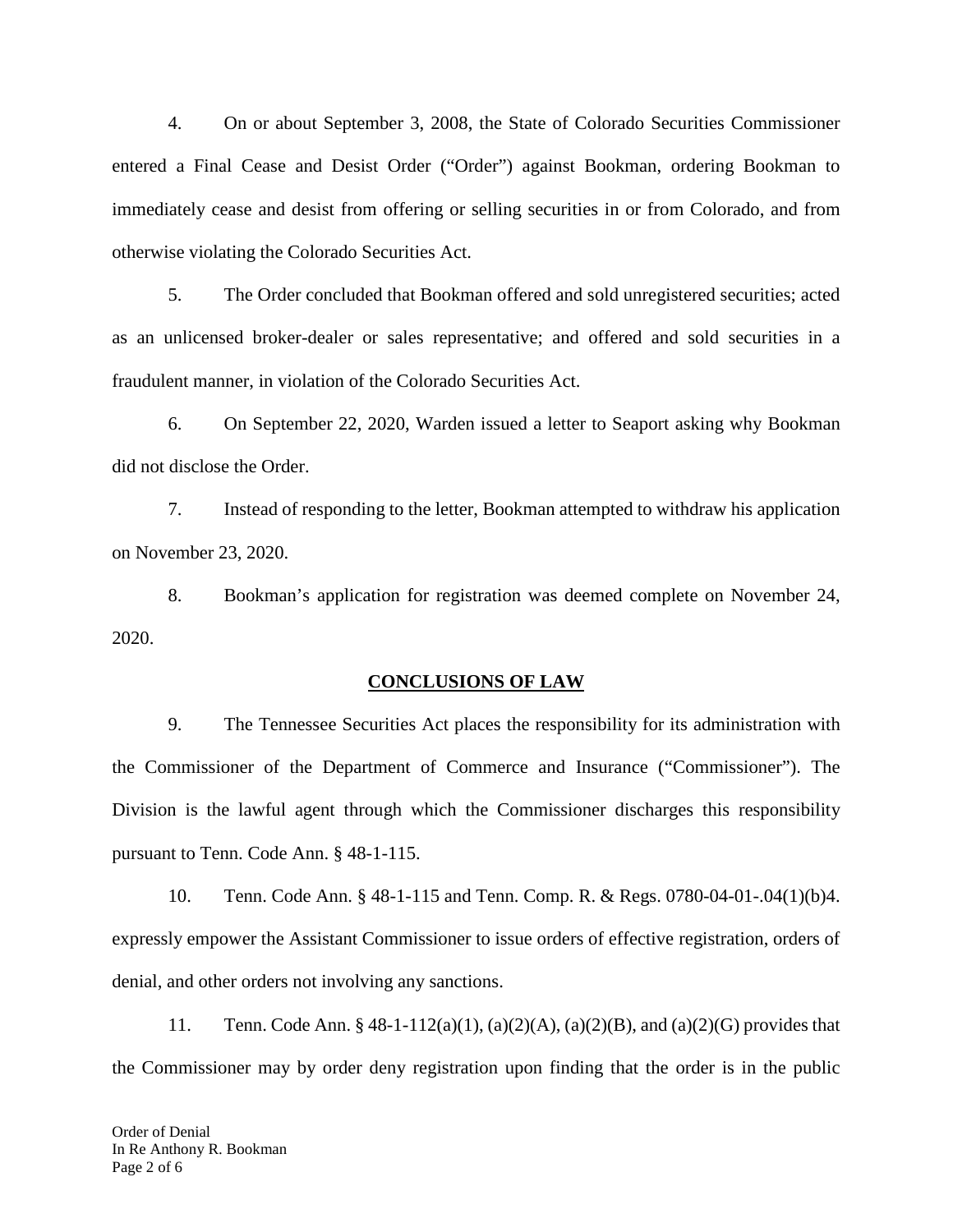interest and necessary for the protection of investors; the applicant filed an application for registration which includes any untrue statement of a material fact or omits to state any material fact required to be stated therein or necessary to make the statements therein, in light of the circumstances under which they were made, not misleading; the applicant willfully violated or willfully failed to comply with any provision of the Act or any rule under the Act; or the applicant engaged in dishonest or unethical practices in the securities business.

12. Tenn. Comp. R. & Regs. 0780-04-03-.02(6)(a)19. states that failing to provide information requested by the Division pursuant to the Act or these Rules promulgated thereunder, shall be deemed dishonest or unethical business practices by an agent under Tenn. Code Ann.  $§$  48-1-112(a)(2)(G).

13. The Findings of Fact demonstrate that Bookman filed an application for registration which includes an untrue statement of a material fact or omits to state a material fact required to be stated therein or necessary to make the statements therein, in light of the circumstances under which they were made, not misleading when he failed to disclose an administrative action against him in violation of Tenn. Code Ann.  $\S$  48-1-112(a)(2)(A) and (a)(2)(B).

14. The Findings of Fact show that applicant Bookman committed dishonest and unethical practices in the securities business when he acted as an unregistered agent and sold unregistered and fraudulent securities in Colorado, then failed to disclose the Colorado administrative action against him to the Division, and failed to respond to the Division's letter asking him why he failed to disclose the administrative action, in violation of Tenn. Comp. R. & Regs. 0780-04-03-.02(6)(a)19. and Tenn. Code Ann. § 48-1-112(a)(2)(A) and (a)(2)(G).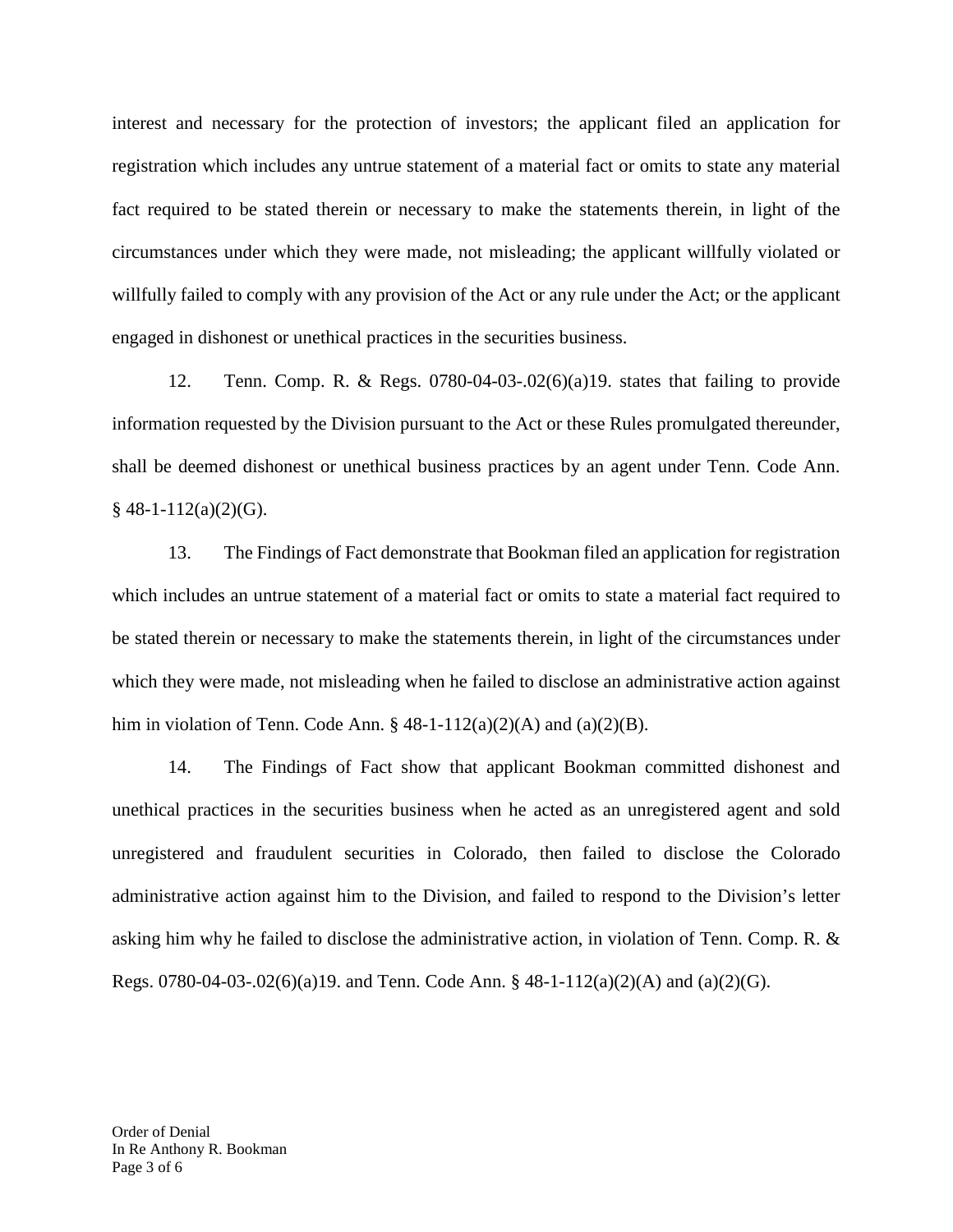15. Bookman's conduct provides sufficient grounds for the denial of his application for registration as a broker-dealer agent pursuant to Tenn. Code Ann. § 48-1-112(a)(1), (a)(2)(A),  $(a)(2)(B)$ , and  $(a)(2)(G)$ .

# **ORDER**

# **NOW, THEREFORE,** in consideration of the foregoing, it is **ORDERED** that:

1. Anthony R. Bookman's application for registration as a broker-dealer agent in the

state of Tennessee is **DENIED**.

2. The applicant is advised that he has the right to a hearing on all matters raised in this Order of Denial. If the applicant wishes to exercise his right to a hearing, notice must be provided in writing to:

## **Garron Amos Associate General Counsel Tennessee Department of Commerce and Insurance Davy Crockett Tower 500 James Robertson Pkwy Nashville, TN 37243**

3. The notice must be received within ten (10) calendar days of receipt of this Order. If the request is not timely received, this Order shall become effective as of 12:00 PM Central Time on the tenth day following service.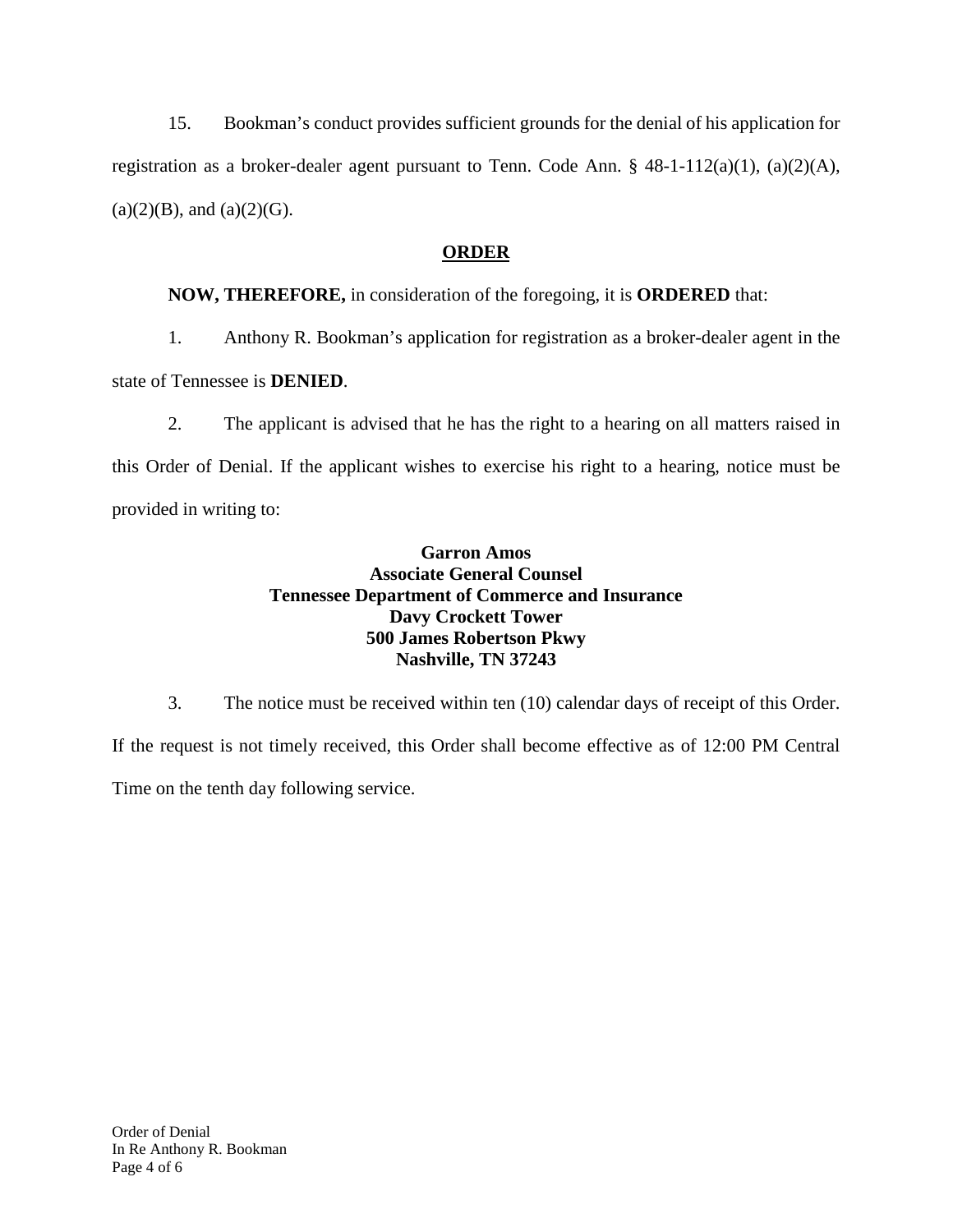4. If a hearing is requested, and a notice of hearing and charges is pursued, the Division may request additional relief not requested in its petition, including but not limited to civil penalties and the costs of the hearing.

**ENTERED AND EXECUTED** December 18, 2020.

E B (Dec 17, 2020 13:59 CST)

Elizabeth Bowling Assistant Commissioner for Securities Department of Commerce and Insurance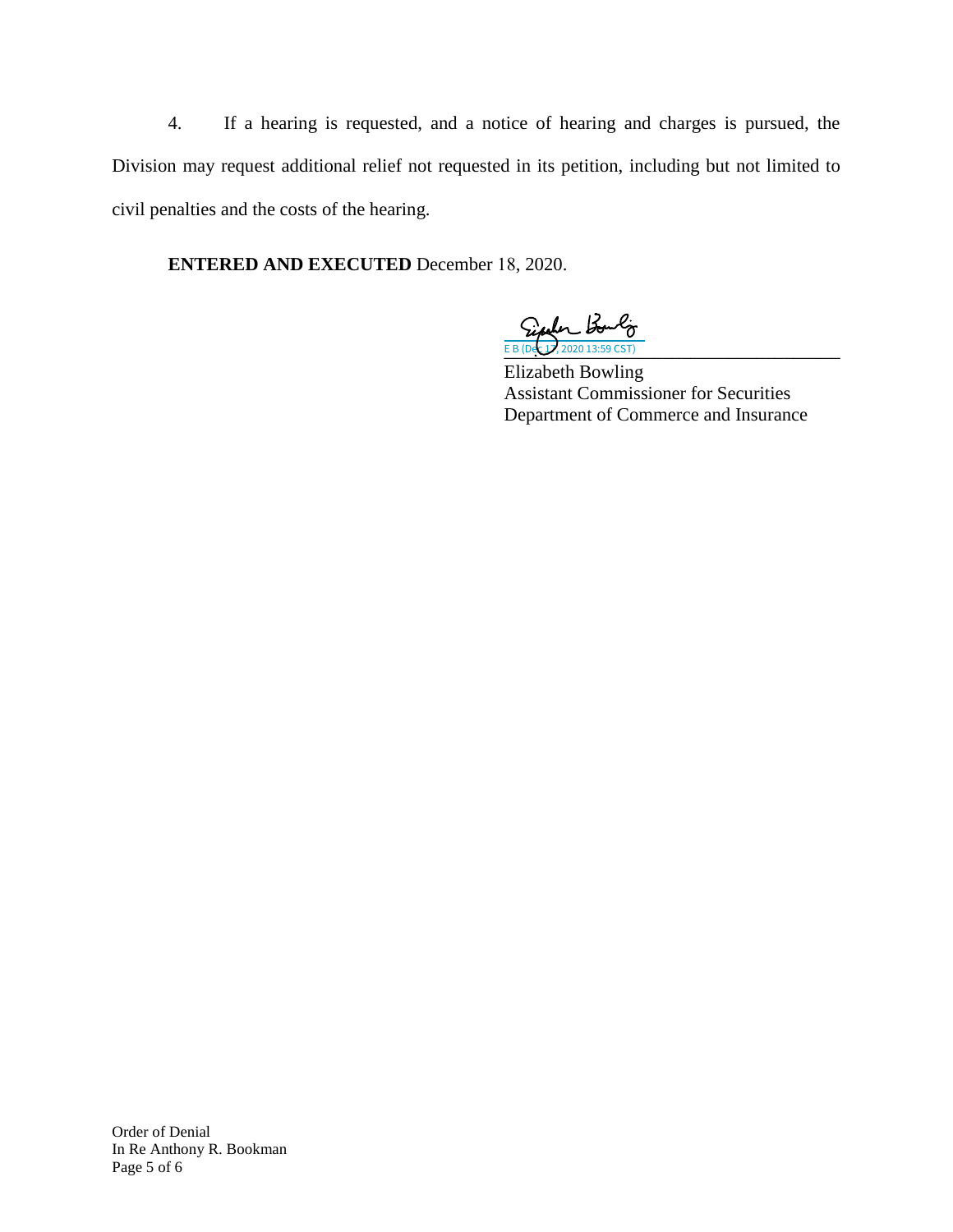## **CERTIFICATE OF SERVICE**

The undersigned hereby certifies that a true and correct copy of the attached Petition for an Order of Denial and Order of Denial will be served upon Anthony R. Bookman via U.S. Certified Mail, Return Receipt Requested, and U.S. Mail to the below enclosed address on December 18, 2020.

## **Return Receipt No.: \_\_\_\_\_\_\_\_\_\_\_\_\_\_\_\_\_\_**  7020 2450 0001 6623 0479

Anthony R. Bookman 820 N. Bishop Avenue Dallas, TX 75208

Garron Amos Garron Amos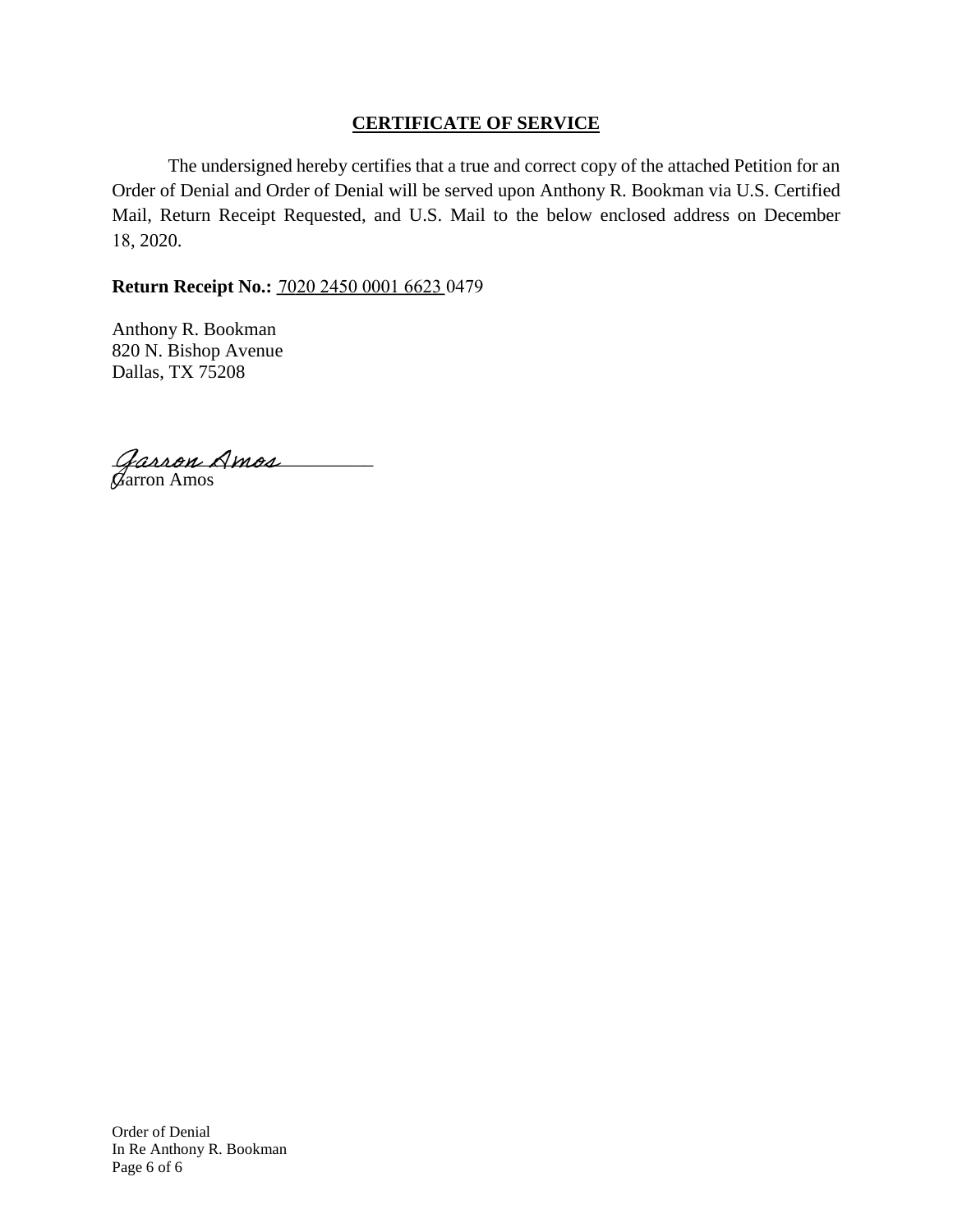

### **BEFORE THE COMMISSIONER OF COMMERCE AND INSURANCE FOR THE STATE OF TENNESSEE**

**IN RE ANTHONY R. BOOKMAN )**

**) TSD No.: 20-065**

#### **PETITION FOR ORDER OF DENIAL**

**)** 

The Tennessee Securities Division of the Tennessee Department of Commerce and Insurance ("Division"), by and through undersigned counsel, pursuant to the Tennessee Securities Act of 1980, as amended, Tenn. Code Ann. §§ 48-1-101 through 48-1-201 *et seq.* ("Tennessee Securities Act"), petitions the Assistant Commissioner to issue an Order of Denial of Anthony R. Bookman's application for registration as a broker-dealer agent, submitted by Seaport Global Securities, LLC.

#### **I. JURISDICTION**

1. The Commissioner of the Department of Commerce and Insurance ("Commissioner") is responsible for the administration of the Tennessee Securities Act. The Division, pursuant to Tenn. Code Ann. § 48-1-115, is the lawful agent through which the Commissioner discharges this responsibility.

2. Tenn. Code Ann. § 48-1-115 and Tenn. Comp. R. & Regs. 0780-04-01-.04(1)(b)4. expressly empower the Assistant Commissioner to issue orders of effective registration, orders of denial, and other orders not involving any sanctions.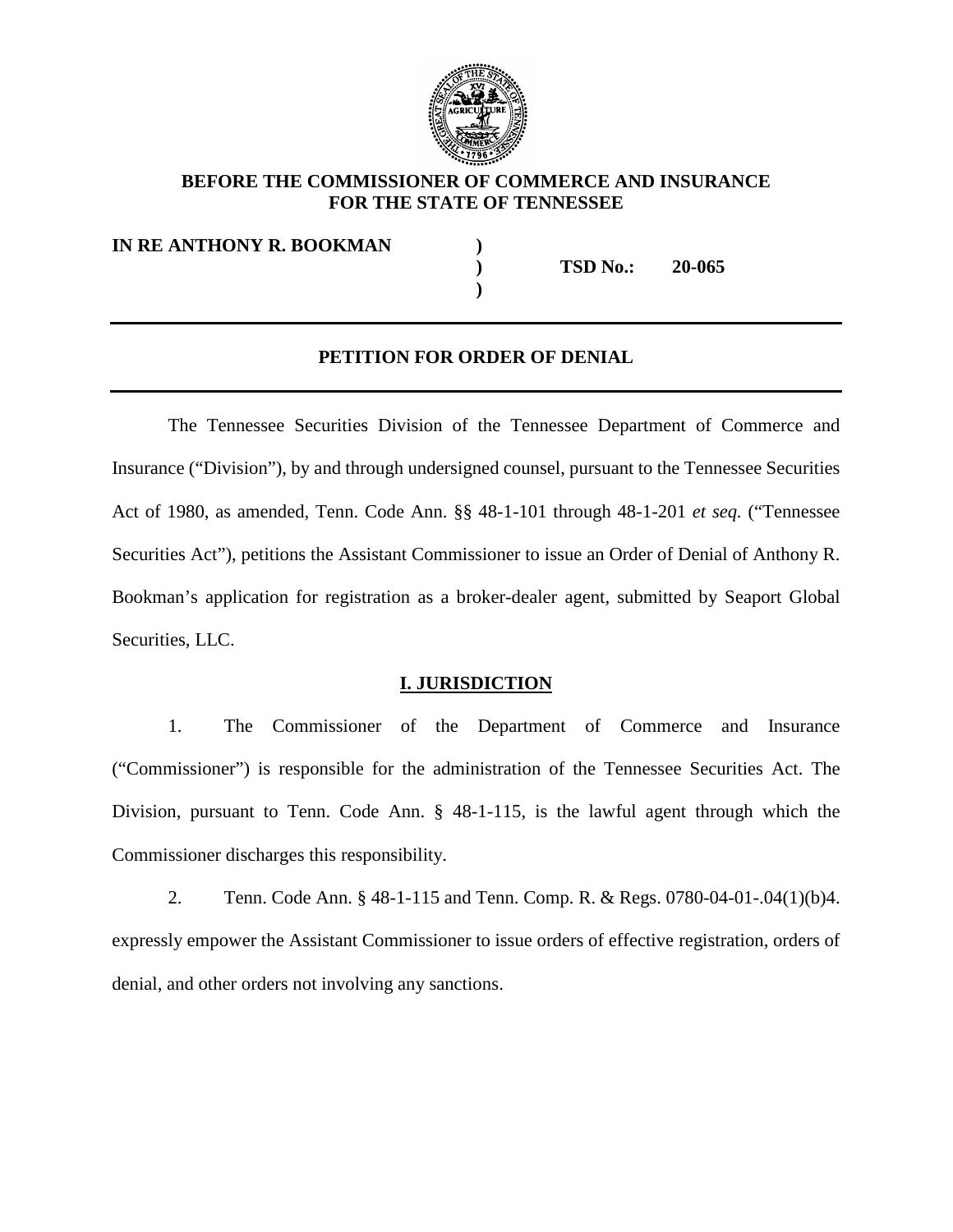#### **II. ALLEGED FACTS**

3. Anthony R. Bookman ("Bookman"), CRD # 3185872, is a non-resident with an address on record with the Division of 820 N. Bishop Avenue, Dallas, TX 75208.

4. On September 16, 2020, Seaport Global Securities, LLC ("Seaport") submitted an application on behalf of Bookman for registration with the Division to conduct business as a broker-dealer agent in Tennessee.

5. Perry Warden ("Warden"), Securities Examiner III with the Division, reviewed Bookman's application and discovered that Bookman failed to disclose an administrative action against him in his application.

6. On or about September 3, 2008, the State of Colorado Securities Commissioner entered a Final Cease and Desist Order ("Order") against Bookman, ordering Bookman to immediately cease and desist from offering or selling securities in or from Colorado, and from otherwise violating the Colorado Securities Act.

7. The Order concluded that Bookman offered and sold unregistered securities; acted as an unlicensed broker-dealer or sales representative; and offered and sold securities in a fraudulent manner, in violation of the Colorado Securities Act.

8. On September 22, 2020, Warden issued a letter to Seaport asking why Bookman did not disclose the Order.

9. Instead of responding to the letter, Bookman attempted to withdraw his application on November 23, 2020.

10. Bookman's application for registration was deemed complete on November 24, 2020.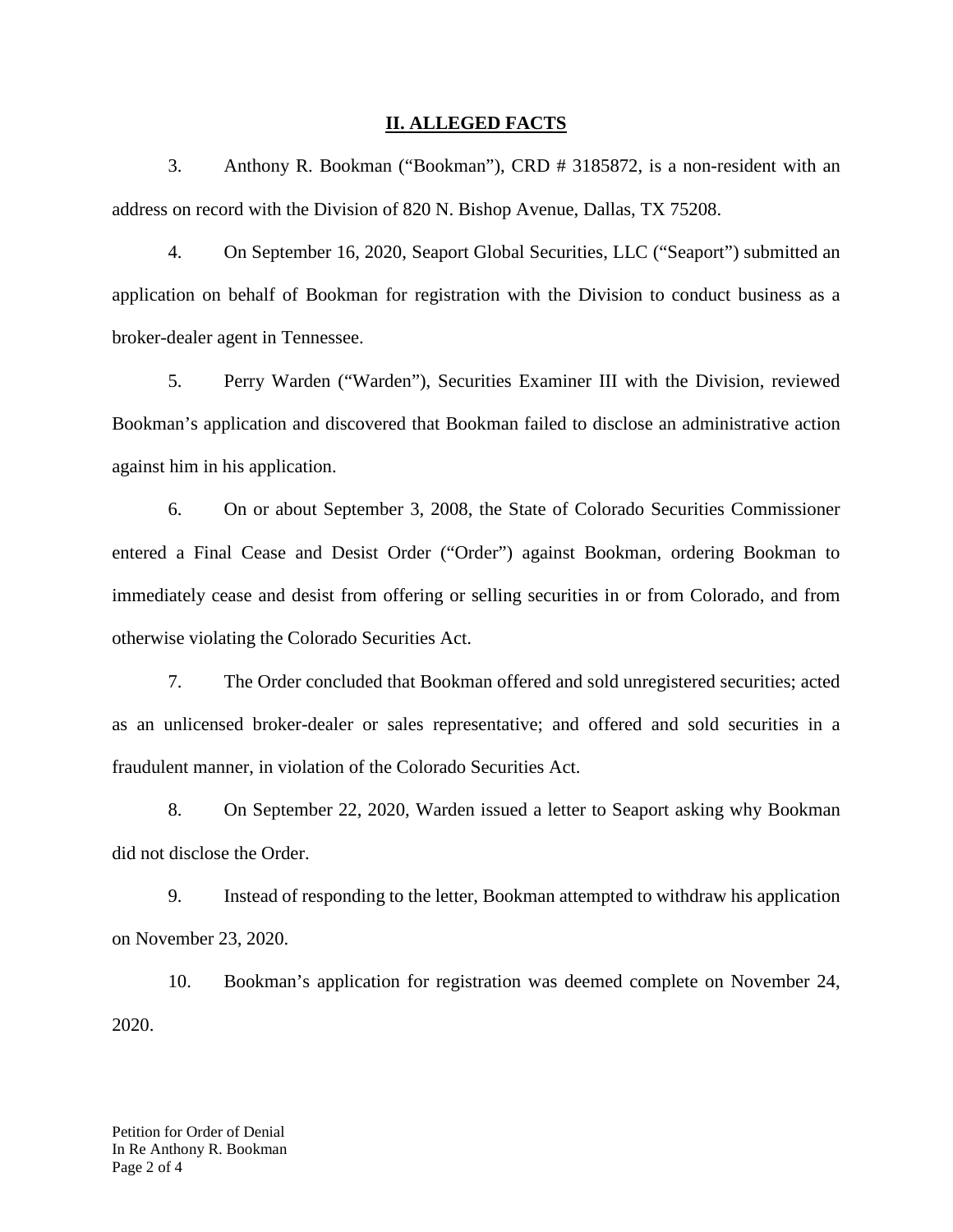#### **III. APPLICABLE LAW**

11. The Tennessee Securities Act places the responsibility for its administration with the Commissioner. The Division is the lawful agent through which the Commissioner discharges this responsibility pursuant to Tenn. Code Ann. § 48-1-115.

12. Tenn. Code Ann. § 48-1-115 and Tenn. Comp. R. & Regs. 0780-04-01-.04(1)(b)4. expressly empower the Assistant Commissioner to issue orders of effective registration, orders of denial, and other orders not involving any sanctions.

13. Tenn. Code Ann. § 48-1-112(a)(1), (a)(2)(A), (a)(2)(B), and (a)(2)(G) provides that the Commissioner may by order deny registration upon finding that the order is in the public interest and necessary for the protection of investors; the applicant filed an application for registration which includes any untrue statement of a material fact or omits to state any material fact required to be stated therein or necessary to make the statements therein, in light of the circumstances under which they were made, not misleading; the applicant willfully violated or willfully failed to comply with any provision of the Act or any rule under the Act; or the applicant engaged in dishonest or unethical practices in the securities business.

14. Tenn. Comp. R. & Regs. 0780-04-03-.02(6)(a)19. states that failing to provide information requested by the Division pursuant to the Act or these Rules promulgated thereunder, shall be deemed dishonest or unethical business practices by an agent under Tenn. Code Ann.  $§$  48-1-112(a)(2)(G).

#### **IV. CAUSES OF ACTION**

15. The Facts herein demonstrate that Bookman filed an application for registration which includes an untrue statement of a material fact or omits to state a material fact required to be stated therein or necessary to make the statements therein, in light of the circumstances under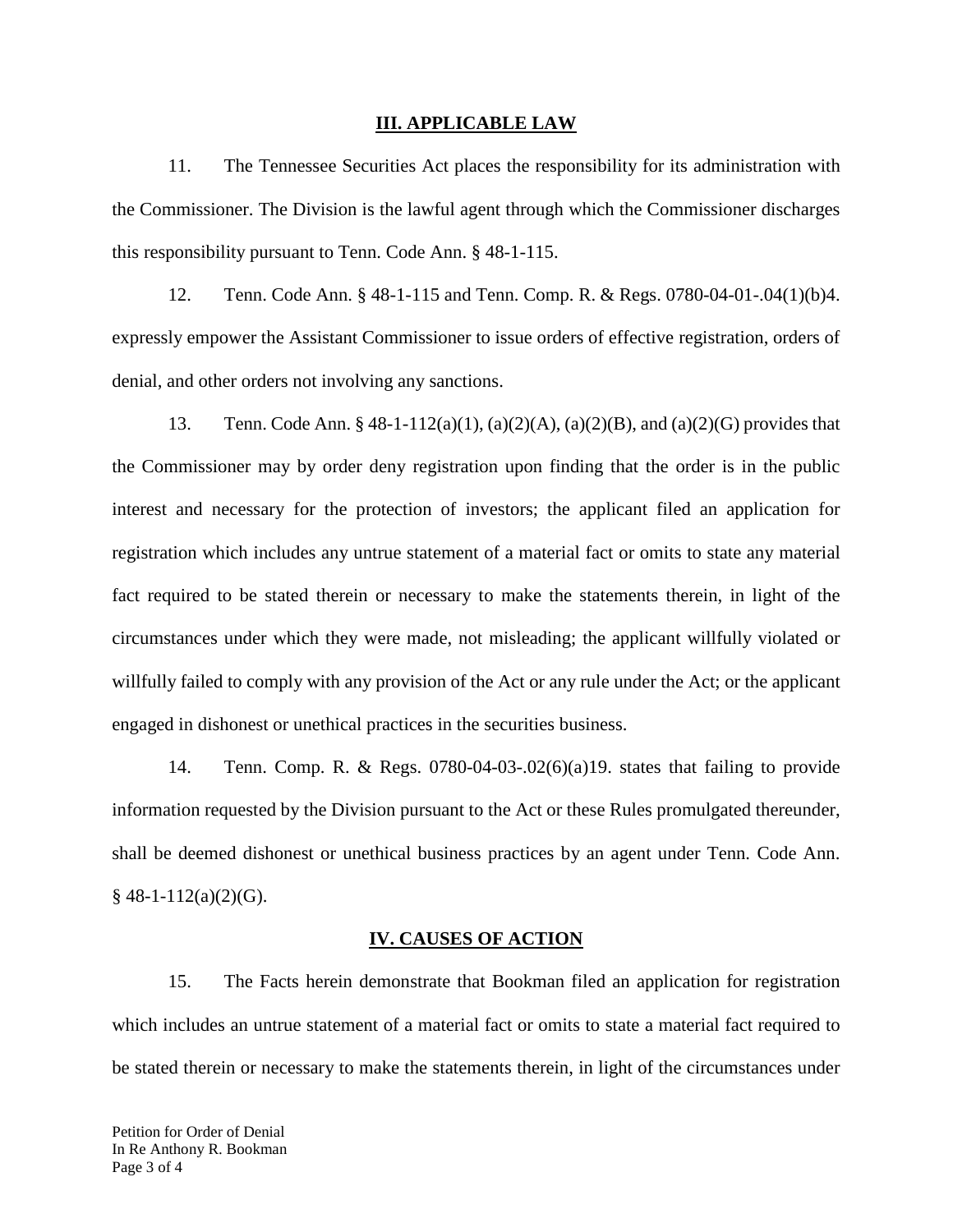which they were made, not misleading when he failed to disclose an administrative action against him in violation of Tenn. Code Ann.  $\S$  48-1-112(a)(2)(A) and (a)(2)(B).

16. The Facts herein show that applicant Bookman committed dishonest and unethical practices in the securities business when he acted as an unregistered agent and sold unregistered and fraudulent securities in Colorado, then failed to disclose the Colorado administrative action against him to the Division, and failed to respond to the Division's letter asking him why he failed to disclose the administrative action, in violation of Tenn. Comp. R. & Regs. 0780-04-03-.02(6)(a)19. and Tenn. Code Ann. § 48-1-112(a)(2)(A) and (a)(2)(G).

## **V. PRAYER FOR RELIEF**

Pursuant to the Tennessee Securities Act, the Division respectfully requests that the Assistant Commissioner issue an Order denying the application for registration of Anthony R. Bookman as a broker-dealer agent in Tennessee.

Respectfully Submitted,

Jarron Amos

Garron Amos, BPR #035924 Associate General Counsel 500 James Robertson Parkway Nashville, TN 37243 (615) 360-4225 Garron.Amos@tn.gov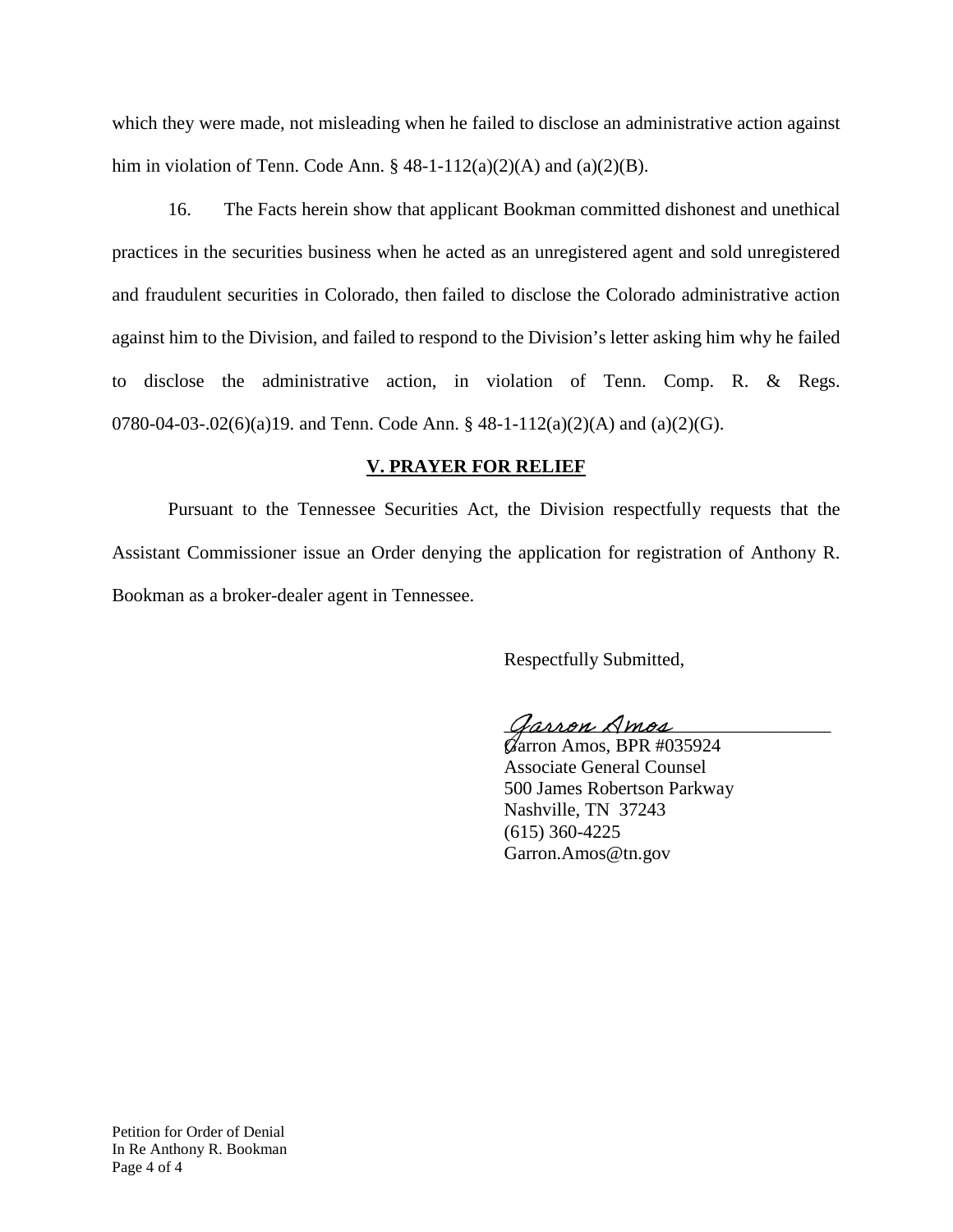

## BEFORE THE COMMISSIONER OF COMMERCE AND INSURANCE FOR THE STATE OF TENNESSEE, AT NASHVILLE

### IN RE ANTHONY R. BOOKMAN )

TSD No.: 20-066

### AFFIDAVIT OF PERRY WARDEN

) )

| <b>STATE OF TENNESSEE</b><br><b>COUNTY OF DAVIDSON</b> |  |
|--------------------------------------------------------|--|
|                                                        |  |
|                                                        |  |

1. I declare under penalty of perjury that the foregoing is true and correct.

2. I am over eighteen (18) years of age, competent to provide testimony, and a citizen of Tennessee, with personal knowledge of the matters stated herein.

3. The statements contained herein are true, accurate, and correct to the best of my knowledge, information, and belief.

4. I am currently employed as a Securities Examiner III with the Securities Division ("Division") of the Tennessee Department of Commerce and Insurance.

5. As a Securities Examiner III, my duties include, but are not limited to, investigations into alleged actions or inactions that harm the public interest and investors, and that potentially violate applicable statutes, rules, and regulations pursuant to the Tennessee Securities Act of 1980 ("Act").

6. On September 16, 2020, I was assigned to examine an application submitted the same day by Seaport Global Securities, LLC ("Seaport") on behalf of Anthony R. Bookman